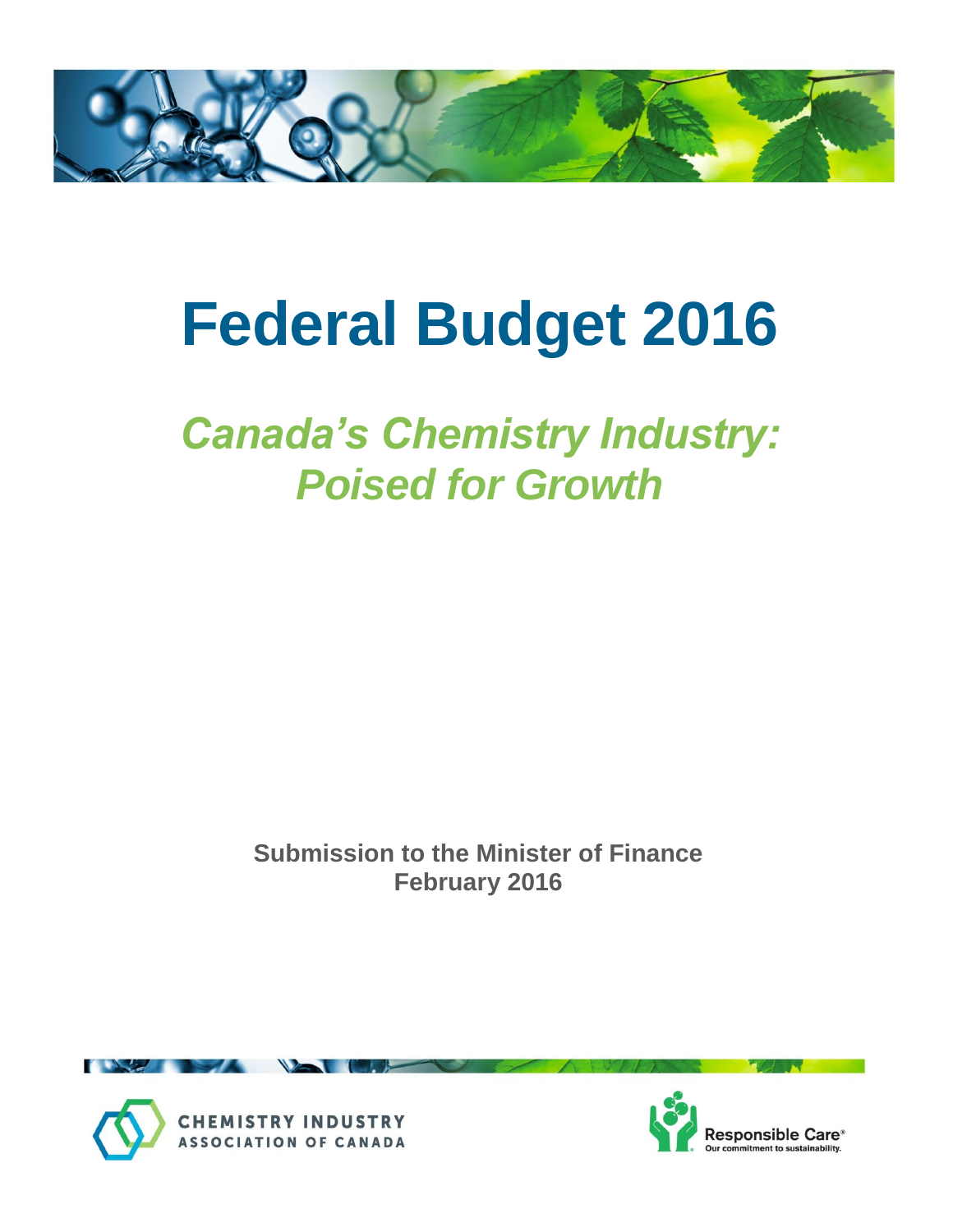### **Canada's Chemistry Industry**

The Chemistry Industry Association of Canada (CIAC) represents the country's leading industrial chemistry companies. Industry shipments in 2015 were \$53 billion, making it the fourth-largest manufacturing sector in Canada. Exports reached \$38 billion – an all-time record and placed the industry second behind automotive. The industry is an important contributor to Canada's economy, adding value to our rich endowment of natural resources. Converting resources like natural gas, oil and minerals into chemicals adds 10 times and more to the value of the raw material. We are also a large employer, directly responsible for 85,000 highly-skilled, well-paid jobs.

North American development of shale gas resources has resulted in natural gas prices that are among the lowest in the world. This is doubly important to petrochemical companies because natural gas is a source of energy, and even more importantly, a source of feedstock. In most other parts of the world, petrochemicals are derived from crude oil. Even with today's low oil prices, Canadian petrochemical producers remain very competitive internationally.

The American Chemistry Council estimates that US\$160 billion in new chemistry industry investments have been announced for North America, driven largely by the shale gas phenomenon. A small share of this investment has come to Canada, and we believe there is strong potential to attract a much larger share. Doing so will require investment-decision factors be made as attractive as possible.

The remainder of our submission highlights areas in which the federal government can help create an attractive investment climate.

#### **Taxation**

The 15 per cent corporate tax rate for manufacturing provides Canada with an important advantage, particularly compared to our major competitor for new investment – the United States.

The 10-year extension of Accelerated Capital Cost Allowance (ACCA) provisions for new manufacturing machinery announced in Budget 2015 represents a big step toward attracting investment to Canada. Large chemical projects often take 5+ years from concept to production so having ACCA in place for an extended period of time allows companies to factor its impact into their investment location decision-making process.

These tax advantages must be retained.